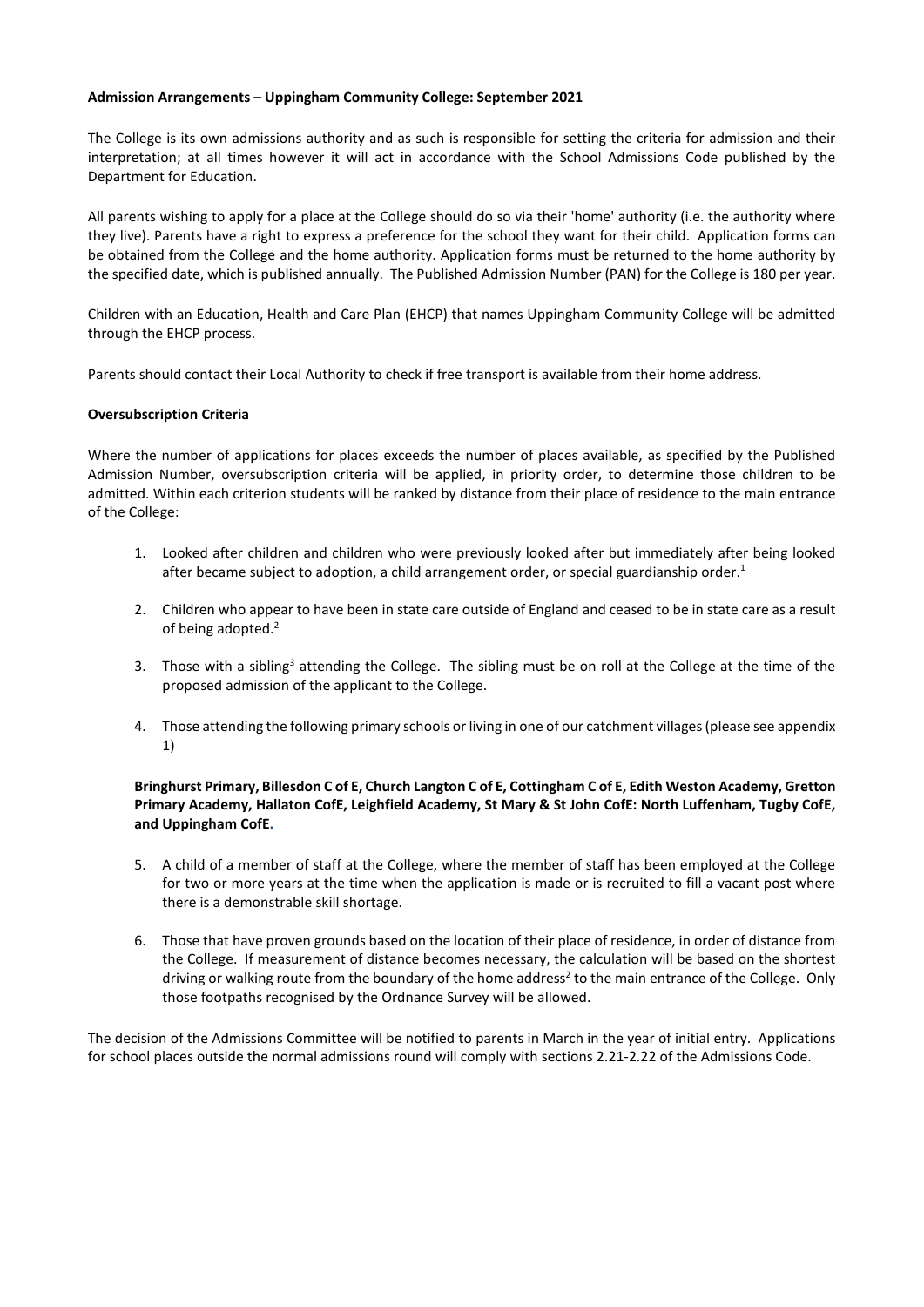## **Definitions**

<sup>1</sup> A looked after child is a child who is in the care of a local authority in England, or is being provided with accommodation by a local authority in England in the exercise of their social services functions.

 $2$  A child is regarded as having been in state care in a place outside of England if they were accommodated by a public authority, a religious organisation or any other provider of care whose sole purpose is to benefit society.

<sup>3</sup> A sibling is defined as a child of the family sharing a parent by birth or adoption and living at the same address at the time of the proposed admission.

Home address is defined as the address of the parent or carer with whom the child spends the majority of time as a child of a family during term-time and proof of the home address should be in the form of a utility bill.

The College will only allocate places in advance of a family moving into the area where suitable confirmation, such as proof of property purchase (i.e. exchange of contract), a letting agreement, or a letter from an employer has been received.

### **Late Applications**

In the event of the College being oversubscribed, applications received after the published closing date will be placed on the waiting list unless circumstances prevented an application being made at the appropriate time. Circumstances that may be considered under this heading would include, but not be confined to, a lone parent's illness during the application process, a family moving into the area or a family returning from abroad.

### **Waiting List**

In the event of oversubscription, the College holds a waiting list for places which may become available.

Children who are the subject of a direction by the LA must take precedence over those on the waiting list in accordance with the Fair Access Protocol.

All applications declined through the oversubscription process will be given the opportunity to be placed on the waiting list which will be maintained for the first term of the year. Being placed on the waiting list does not remove an applicant's right to appeal.

It is important to note that the list does not operate on a "first come, first served" basis and that places will be offered according to the oversubscription criteria if they become available.

### **In-Year Admissions**

Parents who wish to apply for a place outside the normal admissions round should do so by contacting the College directly. On receipt of an in-year application, the College will notify Rutland Local Authority of the application and its outcome.

#### **Right to Appeal**

In the case where an application is declined due to oversubscription, all parents have the right to an independent appeal against the decision made. More details can be obtained from the College.

#### **Children of UK Service Personnel**

Children of UK Service Personnel posted to the area may be allocated a place in advance of a move to the area once proof of the posting is provided [eg an official government letter from MOD, FCO or GCHQ]. This should include a relocation date and an intended address. The Unit postal address or quartering area address will be used for consideration against the oversubscription criteria.